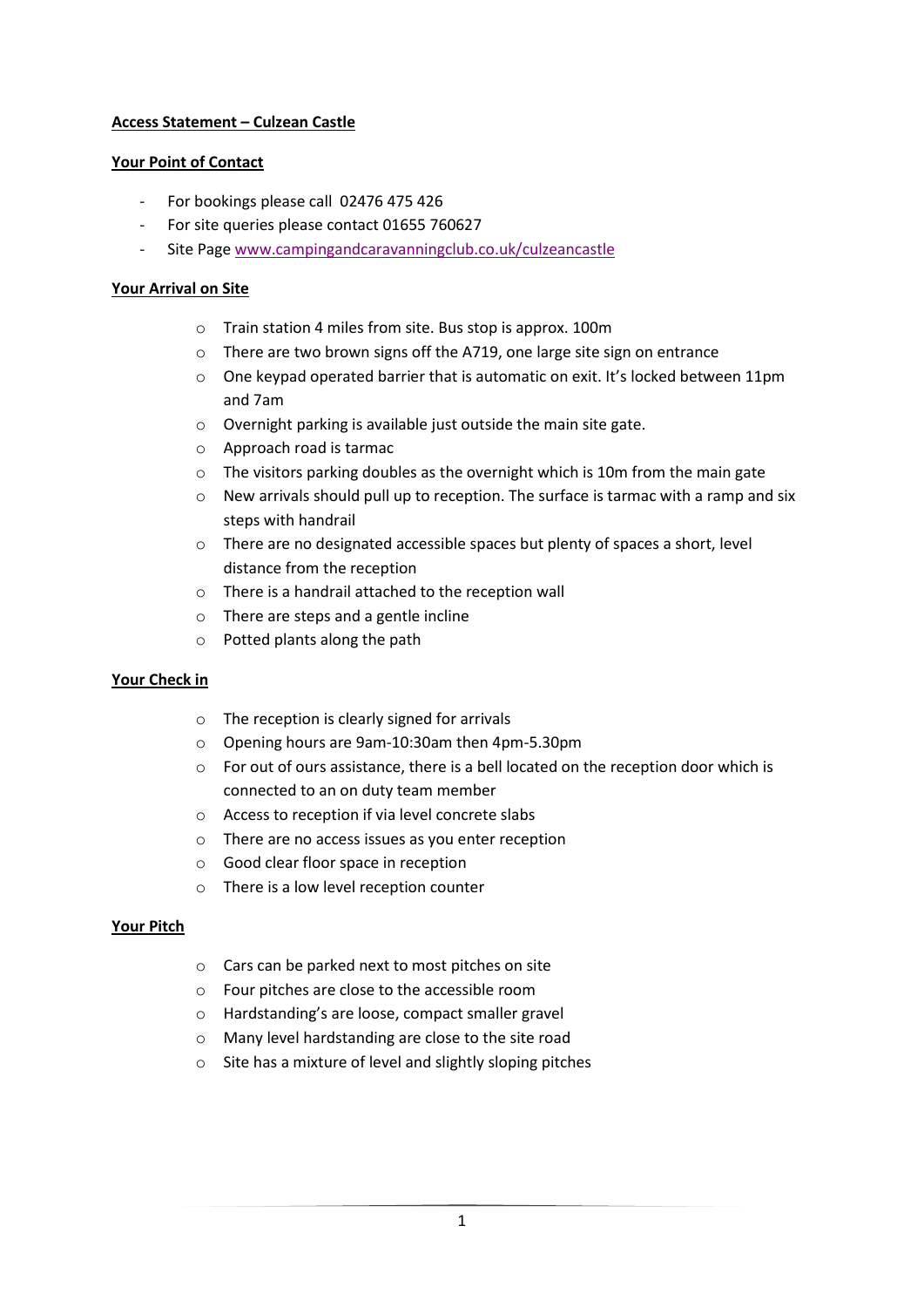## **Your Facilities**

- o There is a clear tarmac path leading to the facility block
- o No steps leading to the block
- o There is a gradual incline leading to the block, but it is not steep
- o There is level access in to the block
- o Two semi ambulant cubicle in both ladies and gents
- o All taps are push button in gents and ladies
- o Wall hung seats in all shower cubicles
- o All showers are push button. Temperatures cannot be adjusted
- o All showers have level access, no steps
- o There is low level lighting on the outside of the block throughout the night

#### **Your Accessible Facilities**

- o There is a flat tarmac path leading to the accessible facility
- o There is a handrail to the left of the path as you approach the accessible room
- o There is flat level access in to the accessible facility
- o Doors have RADAR locks
- o The toilet has one drop down rail to the left and one wall mounted to the right
- o Toilet has a larger flush handle
- o There is transfer space to the left
- o The washbasin cannot be reached from the toilet
- o Taps are lever top
- o There is a hand dryer
- o There is a full length mirror
- o Showers have wall mounted hand rails
- o Shower is dial operated
- o Shower is open access
- o Shower head is height adjustable
- o Floor is non-slip
- o There is a low level hair dryer
- o There is an emergency cord that can be reached form the floor
- o The alarm can be heard from the staff pitches and reception
- o Low level hooks for towels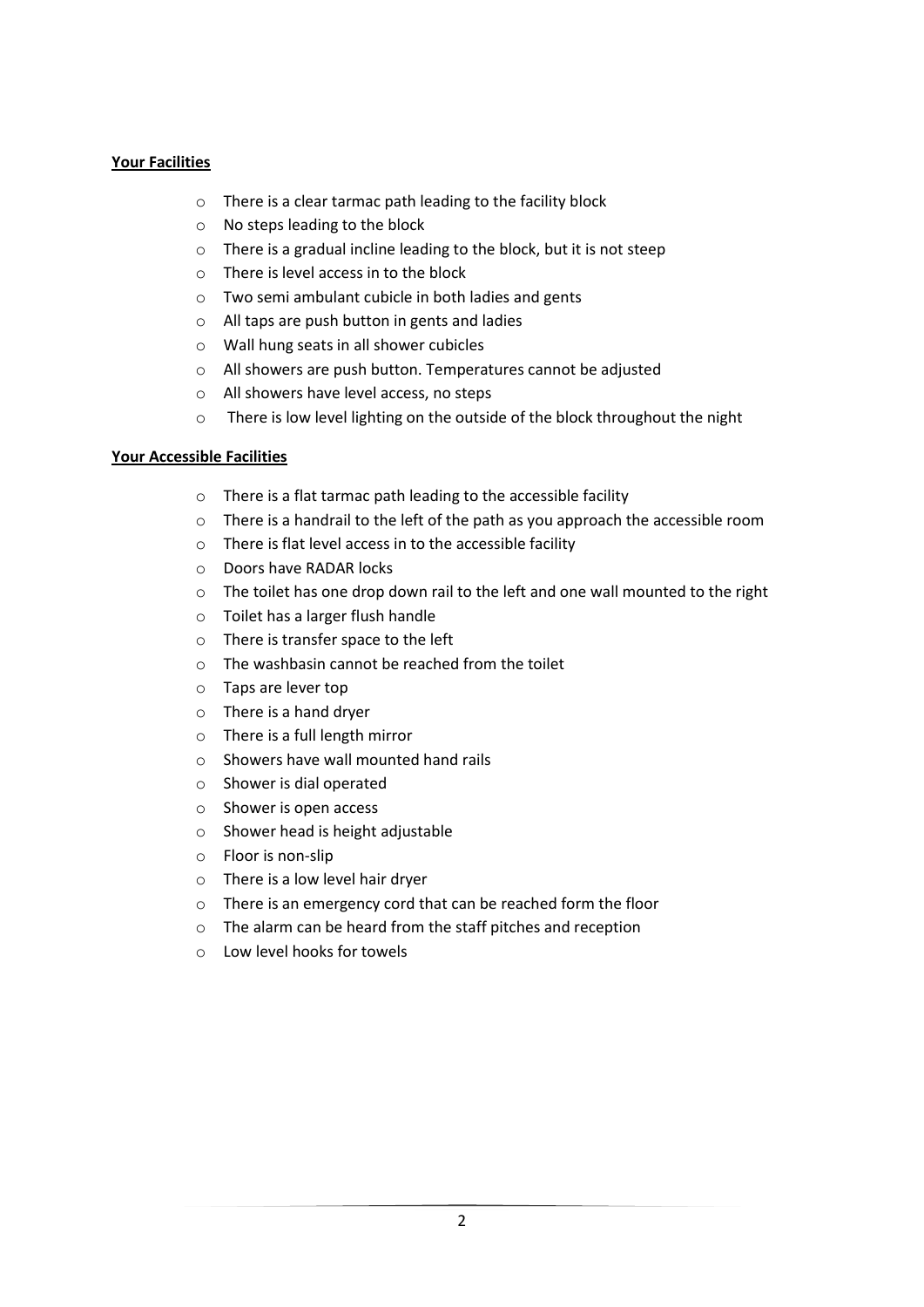#### **Your Laundry and Food Preparation Areas**

- o There is good level access leading to these areas
- o Access is over tarmac
- o Taps are push button
- o Washing machines are front loading and floor level
- o Tumble dryers are stack
- o There is a freestanding ironing board
- o There are both indoor and undercover outdoor washing up facilities
- o Sinks are push button
- o There is an outdoor drying area
- o Outdoor washing up area has one low level sink

#### **Your Recreational Areas**

- o There is no indoor recreation area
- o There is an outdoor children's play area
- o Tarmac sloping path leads the children's play area
- o There is one bench is overlooking the play area
- o Play area surface is rubber
- o There is no raised edge surrounding the play area

#### **Waste, Fire and Evacuation**

- o Small steep ramps leading to all the refuse areas
- o Paths are gravel. There are no steps
- o Low level fences either side of the path could be used for support
- o Most waste containers are waist level, some are full size 1100L commercial bins
- o Fire triangles on all water points
- o There is unrestricted access to all firefighting equipment over grass
- o Fire assembly points are; one in main carpark outside reception, the other is at the children's play area
- o Main carpark is gravel, the play area field is grass
- o Assembly points are included in the site leaflet, but campers are also informed on arrival

#### **Miscellaneous Information**

- o There are speed bumps on the site road
- o Facility blocks have external wall lights. Rest of the site is lit from bollards
- o Reception carpark will hold at least eight cars
- o Overnight carpark will hold at least six cars